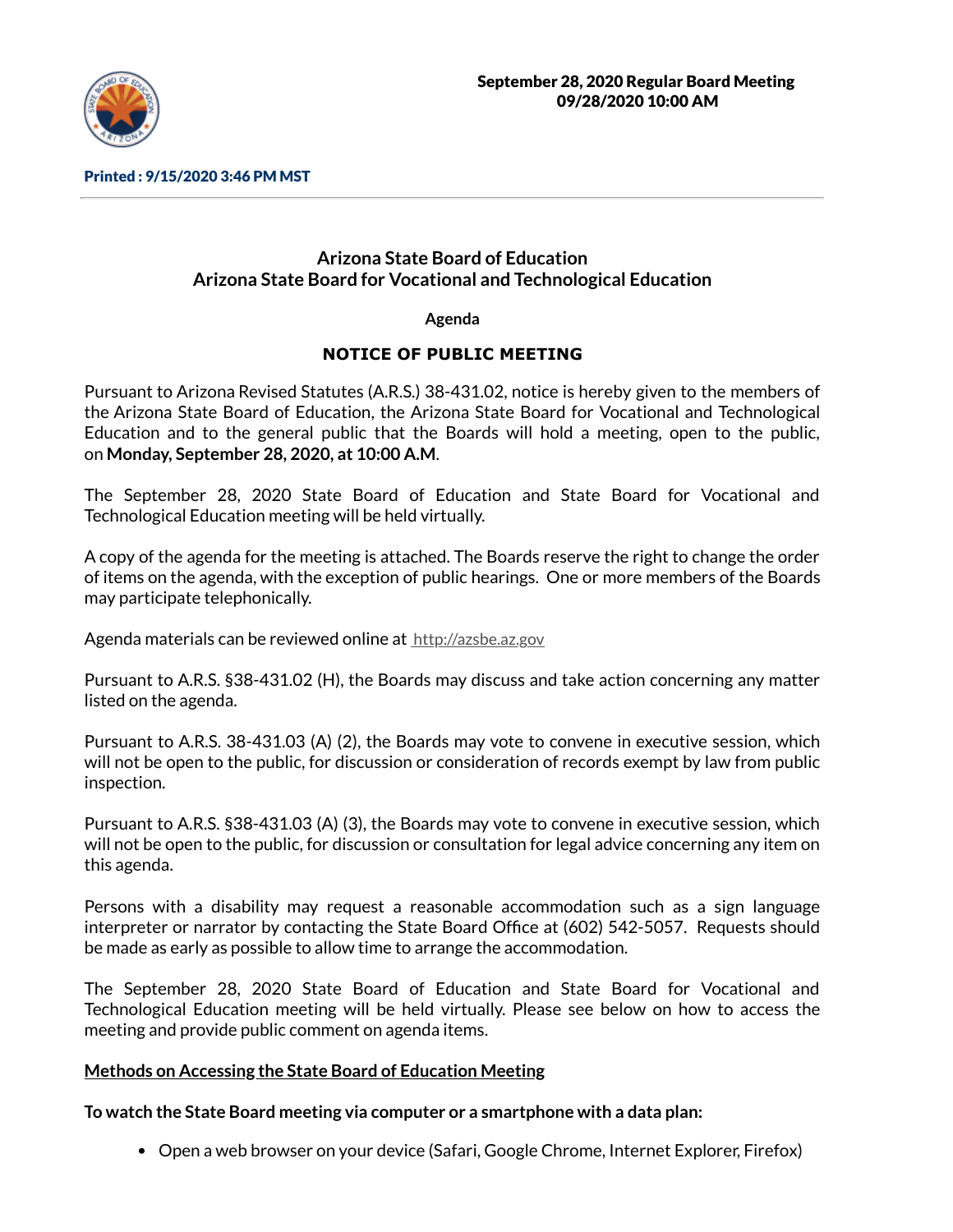- Visit azsbe.az.gov
- Upper right hand of the page, click on the YouTube icon
- $\bullet$  A pop-up may open, stating you are leaving the official website, click "ok"
- When the meeting starts, you will see a "live" video. If you do not see this, and the meeting's start time has passed, you may need to hit the refresh button on your browser

Direct Link: <https://www.youtube.com/channel/UCsNwAaD9tyciKskyp0R2e5A>

If you do not have internet access to watch the meeting, please contact the Board's office at  $(602)$ 542-5057 and a staff member will assist you.

#### **Procedure for Submitting Public Comment:**

For individuals wishing to submit public comment (Agenda Items #2, #4, #7 and #9)

#### **Written Comment:**

Written comments for the meeting will be accepted by:

- email [inbox@azsbe.az.gov](mailto:inbox@azsbe.az.gov)
- $\bullet$  fax to (602) 542-3046
- USPS to 1700 W. Washington St., Executive Tower, Suite 300, Phoenix, Arizona 85007

#### **The deadline to submit a written comment will be Friday, September 25, 2020 at 12:00 PM.**

Written comments received after the deadline will not be posted and will not be provided to members.

Written comments will not be read into the record, however, staff will post all written comments received by the deadline on the Boards' agenda by **Friday, September 25, 2020 at 5:00 PM.**

#### **Verbal Comment:**

Individuals must register to submit a verbal comment at the meeting. Please use the link below to register.

#### **The deadline to register for a verbal comment will be Friday, September 25, 2020 at 12:00 PM.**

By registering, you are submitting a request to speak form and Board staff will call on you to speak during the appropriate public comment agenda item.

Please review the Board's agenda to determine at which public comment agenda item (#2, #4, #7, #9) you will be called. The name in which you register **MUST** match the name on the account when signing into the meeting to speak. Prior to the meeting, you may need to download the Zoom application to your device and create an account to ensure name matching. Board staff will only call speakers once and then will move on to the next speaker. If you miss your turn, Board staff will attempt again at the end of the list. The order in which names are called will be in the order in which the registrations are received.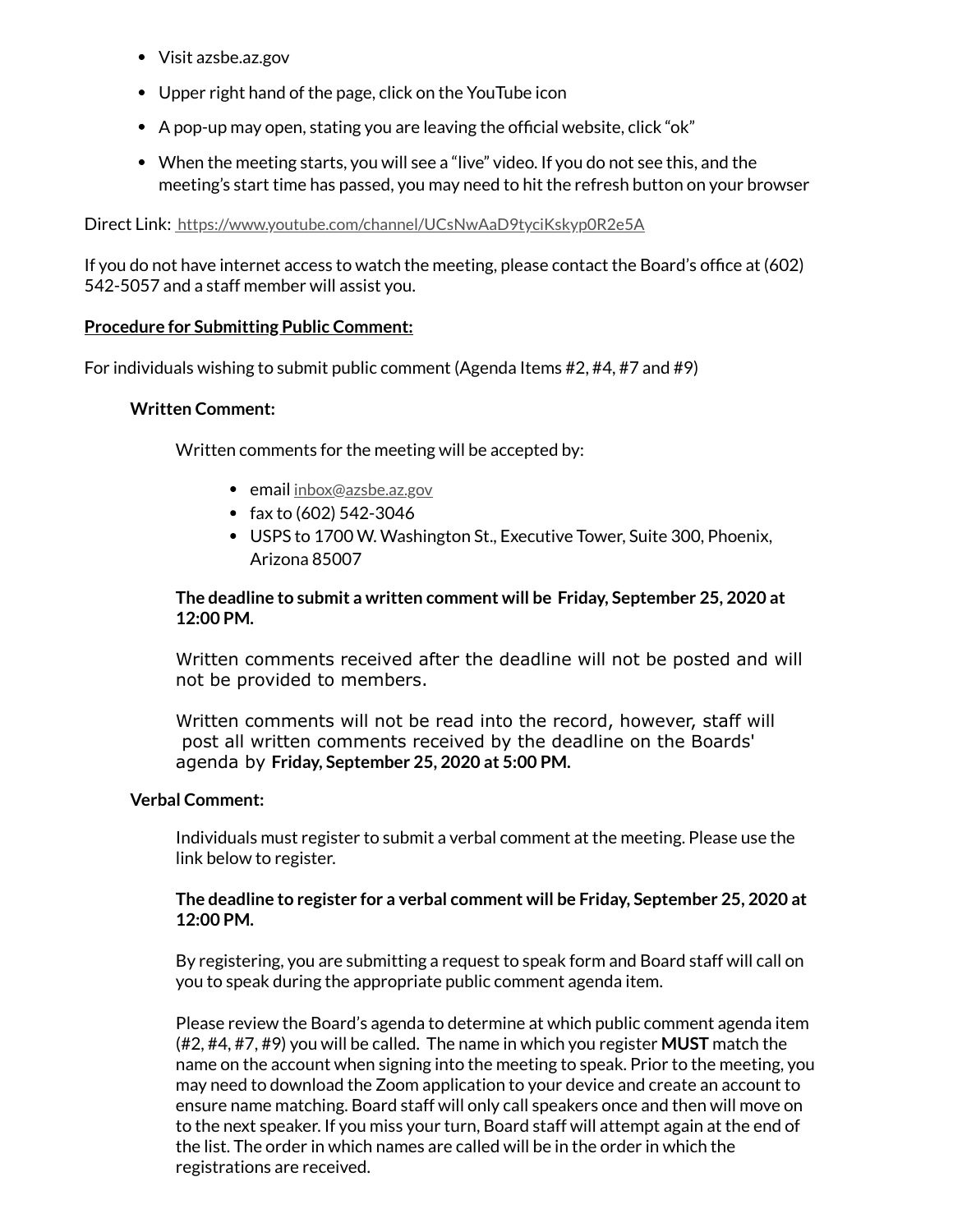All Board policies in regard to public comment at in-person meetings are transferable to verbal public comment for virtual meetings. Verbal public comments are limited to three minutes unless adjusted by the State Board President at the start of the meeting.

Please use this link to register:

[https://us02web.zoom.us/webinar/register/WN\\_1gDU3eaCRLSBQJLhN9vMcQ](https://us02web.zoom.us/webinar/register/WN_1gDU3eaCRLSBQJLhN9vMcQ)

If you need assistance with registering, please contact the Board's office at (602) 542-5057 and a staff member will assist you.

If you do not have internet access to register for a virtual comment, please contact the Board's office at (602) 542-5057 and a staff member will assist you.

DATED AND POSTED this 17th day of September, 2020.

Arizona State Board of Education

By:

Alicia Williams Executive Director (602) 542-5057

10:00 a.m. CALL TO ORDER AND ROLL CALL

## 1. BUSINESS REPORTS

- A. President's Report
- B. Superintendent's Report
	- 1. Update on Department Activities
- C. Executive Director's Report
	- 1. Update on the opening of the Arizona Online Instruction application window for the 2021-2022 school year

## 2. CALL TO THE PUBLIC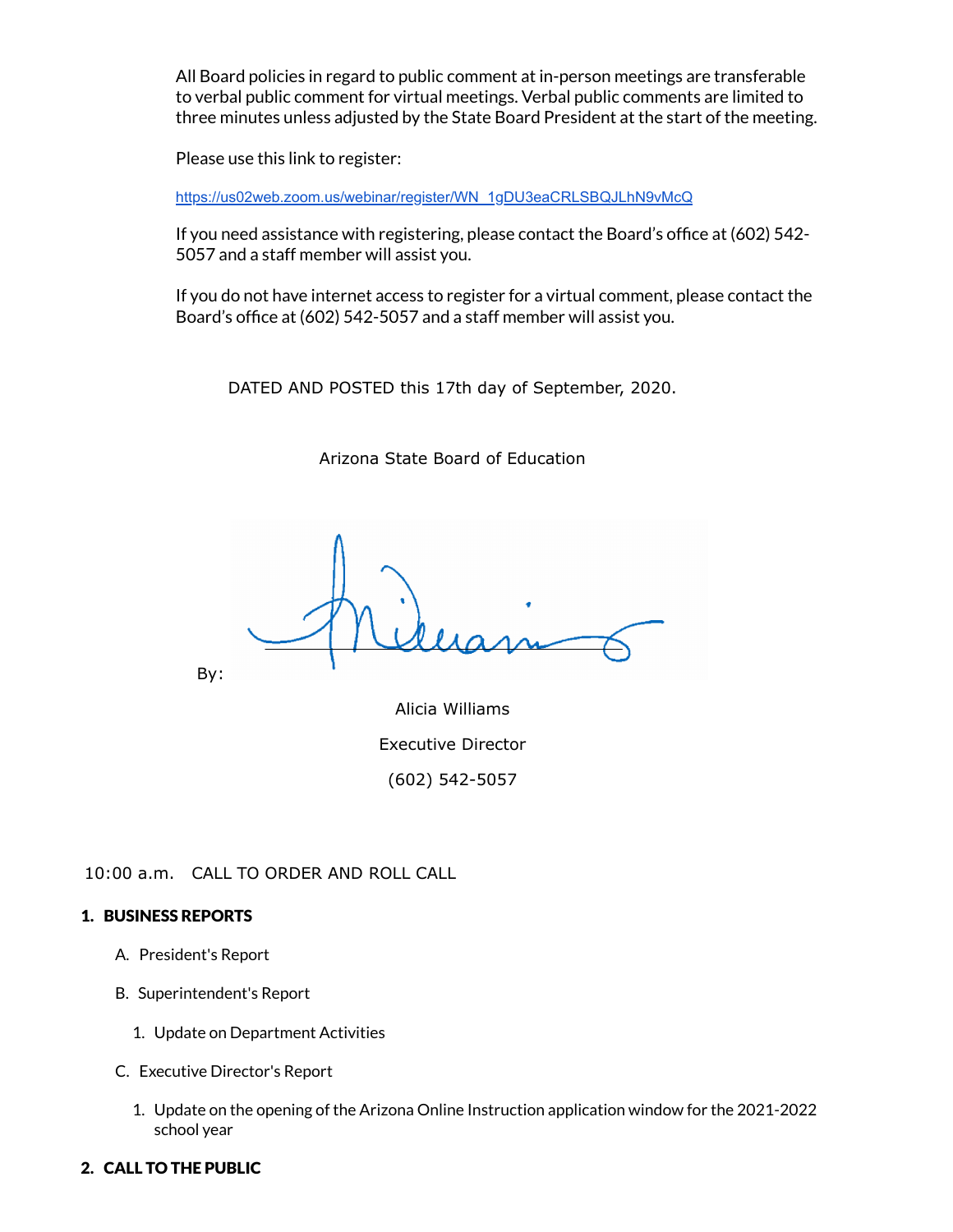#### 3. CONSENT AGENDA

- A. Approval of the acceptance of the monies designated for the Collaborative for the Alternate Assessment of English Language Learners with Significant Cognitive Disabilities (CAAELP) grant to Arizona as a subcontractor
- B. Approval of the addition of degrees to the degree matrix to meet the Subject Matter Expert certificate degree requirement and subject knowledge exam waiver
- C. Approval of the Move on When Reading (MOWR) local education agency (LEA) and charter school literacy plans for release of K-3 Reading Base
- D. Approval of the Structured English Immersion (SEI) Endorsement Framework
- E. Approval of the Arizona Industry Credential Incentive Program Processes
- F. Approval of the list of resources and the process to add to the list of resources for the Sandra Day O'Connor Civics Celebration Day

## 4. CALL TO THE PUBLIC

#### 5. GENERAL SESSION

- A. Presentation, discussion, and possible action on assessment considerations for Spring 2021
- B. Presentation, discussion and possible action to open rulemaking procedures on A.A.C. R7-2-615.01 Special Education Endorsements
- C. Update on rulemaking procedures A.A.C. Article 15 Empowerment Scholarship Accounts
- D. Update on rulemaking procedures A.A.C. R7-2-301 Minimum Course of Study and Competency Goals for Students in Common Schools and R7-2-302 Minimum Course of Study and Competency Requirements for Graduation from High School
- E. Presentation, discussion and possible action on the 2020-2021 statewide accountability system for elementary and high school schools
	- 1. Presentation, discussion, and possible action regarding the state accountability self-reported component analysis for 2019-2020
	- 2. Presentation, discussion, and possible action regarding traditional science bonus point change for the 2020-2021 school year statewide accountability system
	- 3. Presentation, discussion, and possible action regarding the 2020-2021 State Accountability Component Analysis and Review

#### 6. Arizona State Board of Education convening/acting as the Arizona State Board for Vocational and Technological Education for Items 6A

#### 7. CALL TO THE PUBLIC

## 8. CONSENT AGENDA - CERTIFICATION ENFORCEMENT ACTIONS

- A. Approval of the voluntary surrender of the educator certificates held by:
	- 1. Shari Ballance, Case no. C-2020-000388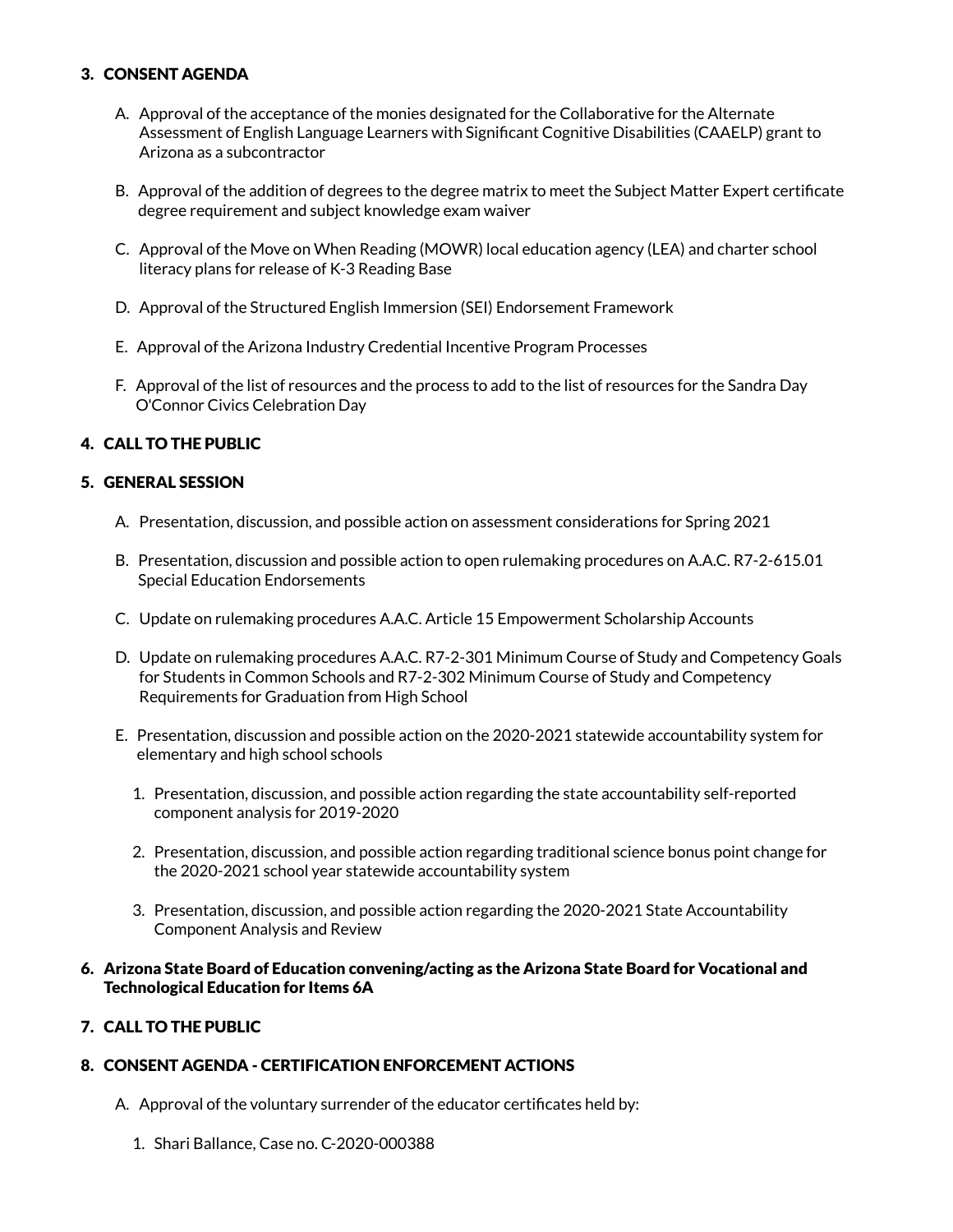- a. Shari Ballance, Case no. C-2020-000388 Supporting Documents
- 2. Phoenix Gabe, Case no. C-2019-633
	- a. Phoenix Gabe, Case no. C-2019-633 Supporting Documents
- 3. James Harvey, Case no. C-2017-353
	- a. James Harvey, Case no. C-2017-353 Supporting Documents
- 4. Jamie Mealy, Case no. C-2018-711
	- a. Jamie Mealy, Case no. C-2018-711 Supporting Documents

#### 9. CALL TO THE PUBLIC

#### 10. GENERAL SESSION - CERTIFICATION ENFORCEMENT ACTIONS

- A. Presentation, discussion and possible action on the findings of fact, conclusions of law and recommendation of the Professional Practices Advisory Committee to revoke of any an all certificates held by Mallory Ashley, Case no. C-2019-000783, for a period of five years
	- 1. Mallory Ashley, Case no. C-2019-000783 Supporting Documents
- B. Presentation, discussion and possible action on the findings of fact, conclusions of law and recommendation of the Professional Practices Advisory Committee to revoke any and all certificates held by Kyle Bradbury, Case no. C-2019-475, for a period of five years
	- 1. Kyle Bradbury, Case no. C-2019-475 Supporting Documents
- C. Presentation, discussion and possible action on the findings of fact, conclusions of law and recommendation of the Professional Practices Advisory Committee to revoke any and all certificates held by Hans Peter Kohlhoff, Case no. C-2019-619, for a period of five years
	- 1. Hans Peter Kohlhoff, Case no. C-2019-619 Supporting Documents
- D. Presentation, discussion and possible action on the findings of fact, conclusions of law and recommendation of the Professional Practices Advisory Committee to revoke any and all certificates held by Elizabeth Rotz, Case no. C-2019-610, for a period of five years
	- 1. Elizabeth Rotz, Case no. C-2019-610 Supporting Documents
- E. Presentation, discussion and possible action on the findings of fact, conclusions of law and recommendation of the Professional Practices Advisory Committee to revoke any and all certificates held by Trevor Schenck, Case no. C-2018-285, for a period of five years
	- 1. Trevor Schenck, Case no. C-2018-285 Supporting Documents
- F. Presentation, discussion and possible action on the findings of fact, conclusions of law and recommendation of the Professional Practices Advisory Committee to revoke any and all certificates held by Jacobo Favela, Case no. C-2018-714, for a period of five years
	- 1. Jacobo Favela, Case no. C-2018-714 Supporting Documents
- G. Presentation, discussion and possible action on the findings of fact, conclusions of law and recommendation of the Professional Practices Advisory Committee to Revoke any and all certificates held by Justin Taplin, Case no. C-2018-701, for a period of five years